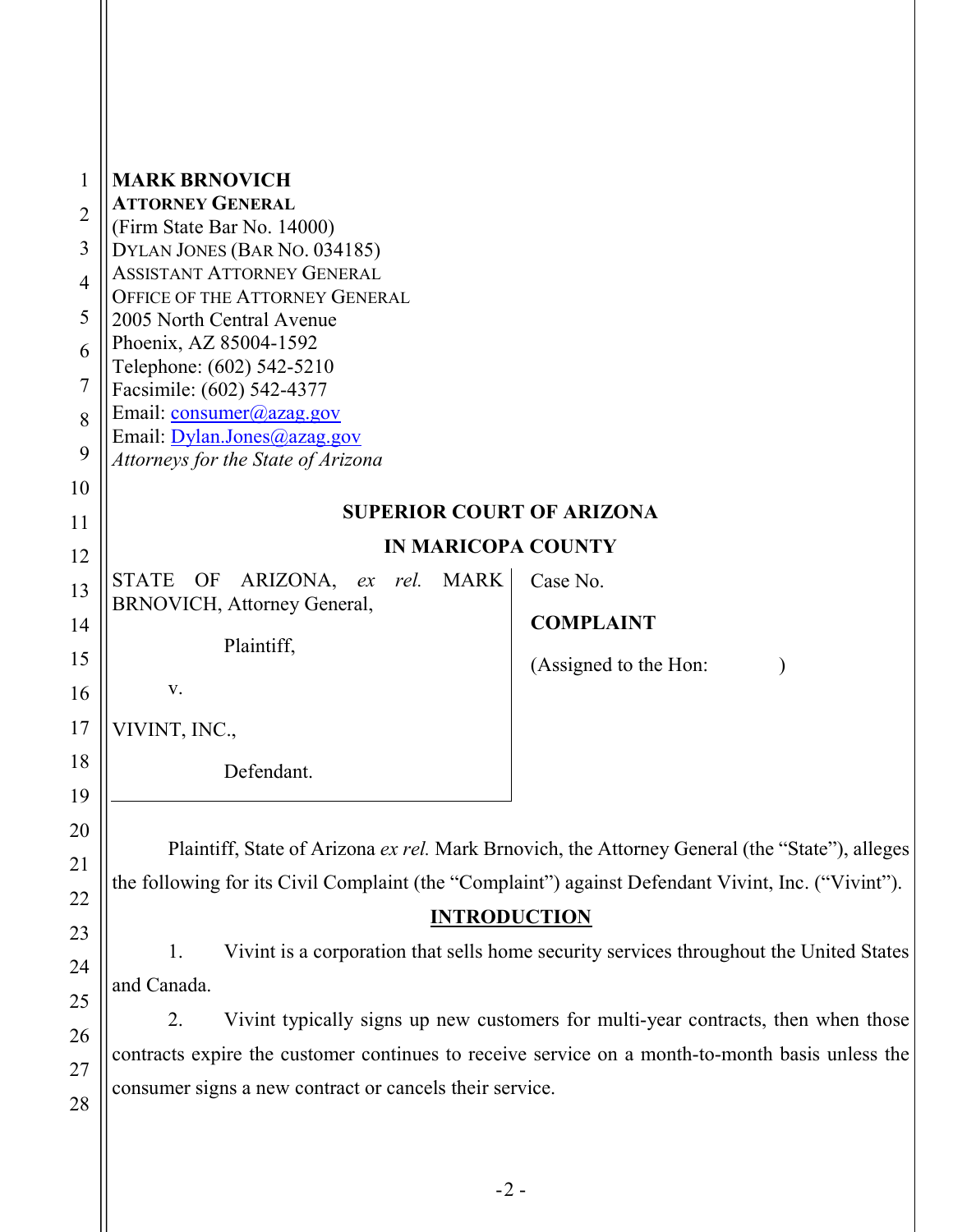3. Vivint acquires a substantial portion of its new customers through its door-to-door sales program.

4. Vivint's door-to-door sales program typically runs from April through October, and primarily includes young adults, often students on summer break. In an average year, Vivint employs more than 4,000 sales representatives nationally.

5. Vivint compensates seasonal sales representatives primarily through commissions for the sales of new systems. This approach to payment, as with any commission-based occupation, incentivizes the sales representatives to work hard and, on some occasions, to misrepresent material facts to potential customers and engage in deceptive and unfair sales practices.

#### 10

1

2

3

4

5

6

7

8

9

11

12

13

14

15

16

19

20

21

22

23

24

25

26

27

## JURISDICTION AND VENUE

6. The State brings this action pursuant to the Arizona Consumer Fraud Act, Arizona Revised Statutes ("A.R.S.") §§ 44-1521 to -1534 to obtain injunctive relief to enjoin and prevent the unlawful acts and practices alleged in this Complaint, and to obtain other relief, including restitution, disgorgement of profits, gains, gross receipts, or other benefits, civil penalties, and costs and attorneys' fees.

7. This Court has subject-matter jurisdiction.

17 18 8. This Court may issue appropriate orders both prior to and following a determination of liability pursuant to A.R.S. § 44-1528.

9. Vivint caused events to occur in this state out of which the claims which are the subject of this Complaint arose.

10. Venue is proper in Maricopa County pursuant to A.R.S. § 12-401(17).

### PARTIES

11. Plaintiff is the State of Arizona ex rel. Mark Brnovich, the Attorney General of Arizona, who is authorized to bring this action under the Arizona Consumer Fraud Act, A.R.S. §§ 44-1521 to -1534 (the "ACFA").

12. Defendant Vivint, Inc. is a Utah corporation originally incorporated February 2, 2006 with its corporate headquarters at 4931 N. 300 W., Provo, Utah 84604.

28 …

-3 -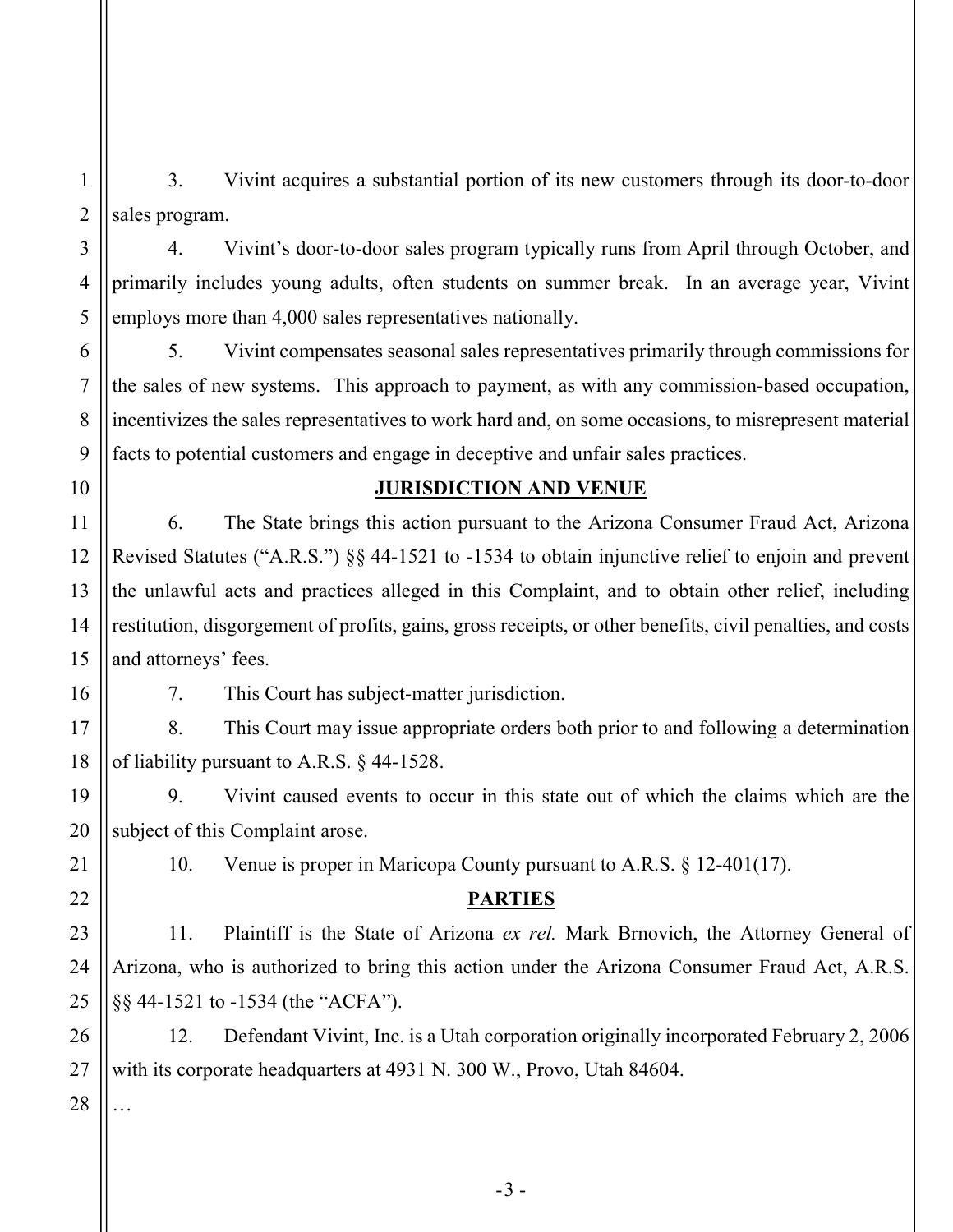1

2

3

4

5

6

7

8

9

14

15

16

17

18

19

20

21

22

23

24

25

26

27

### ALLEGATIONS

13. On some occasions, Vivint's salespeople or agents have made false representations to consumers to induce them into signing a written contract, including:

a. Vivint's salespeople or agents have made false representations to consumers regarding the terms of the written contract, including telling a customer that they have 30 days to cancel, when the contract states they only have three days to cancel;

b. Vivint's salespeople or agents have informed consumers falsely that Vivint had taken over the consumer's alarm monitoring contract from another company;

c. Vivint's salespeople or agents have extended some customer contracts over the phone in such a way that the customer was not aware that the contract had been extended and without providing written confirmation of the contract extension; and

d. Vivint's salespeople or agents have executed contracts for alarm monitoring services on behalf of consumers that were not present at the signing of the contract, did not sign the contract, and had not consented to entering into such contract.

14. Consumers were damaged by the false representations made by Vivint because they entered into contracts they otherwise would not have entered into without relying on Vivint's false representations. Consumers also were damaged by not being allowed to cancel contracts within the time period represented to them by Vivint.

## CLAIM FOR RELIEF

VIOLATIONS OF THE ARIZONA CONSUMER FRAUD ACT, A.R.S. §§ 44-1521 to -1534

15. The State realleges all prior allegations of this Complaint as though fully set forth herein.

16. The conduct described in the preceding paragraphs of this Complaint constitutes deception, deceptive or unfair acts or practices, fraud, false pretenses, false promises, misrepresentations, or concealment, suppression or omission of material facts with intent that others rely on such concealment, suppression or omission, in connection with the sale or advertisement of merchandise in violation of A.R.S. §§ 44-1521 to -1534, including, but not limited to:

28

…

 $-4 -$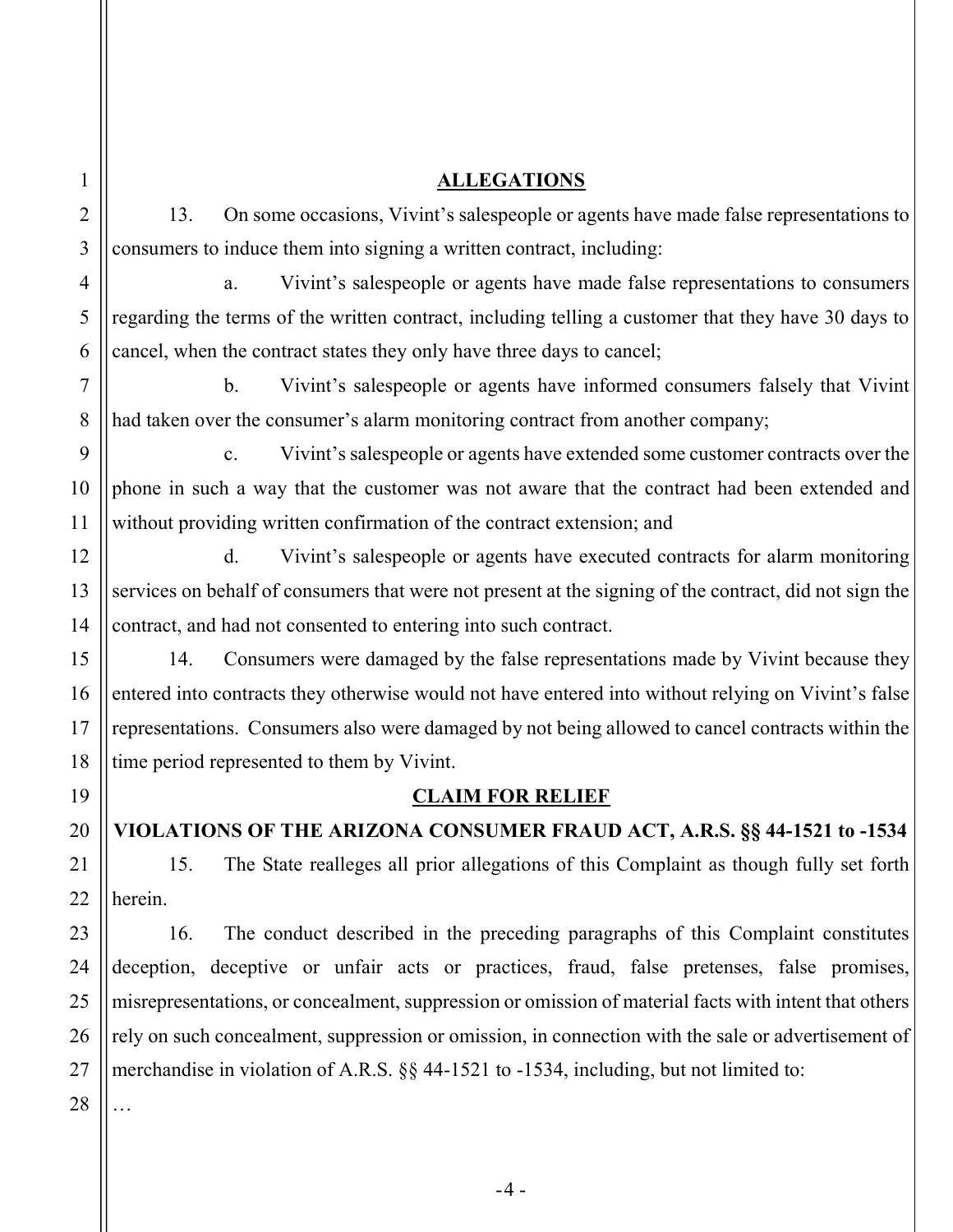a. Vivint engaged in deceptive and unfair acts and practices in order to induce the consumer to enter into a written contract by making false representations regarding the cancellation terms of the contract, including representing to customers that they have 30 days to cancel, when the contract states they only have three days to cancel;

b. Vivint engaged in concealment, suppression, or omission of material facts by failing to disclose the actual cancellation terms in the contract;

c. Vivint engaged in deceptive and unfair acts and practices by falsely claiming that Vivint had taken over the consumer's alarm monitoring contract from another company, when Vivint had not taken over the consumer's alarm monitoring contract;

d. Vivint engaged in concealment, suppression, or omission of material facts by failing to disclose Vivint's true relationship with the consumer's alarm monitoring company;

e. Vivint engaged in deceptive and unfair acts and practices by extending a consumer's contract over the telephone in such a manner that the consumer did not realize their contract had been extended and did not provide written confirmation of the contract extension;

f. Vivint engaged in concealment, suppression, or omission of material facts by not making consumers aware they were extending their contract when Vivint extended a consumer's contract over the telephone;

g. Vivint engaged in deceptive and unfair acts and practices by executing contracts for alarm monitoring services on behalf of consumers that were not present at the signing of the contract, did not sign the contract, and had not consented to entering into such contract; and

h. Vivint engaged in concealment, suppression, or omission of material facts by failing to inform consumers that Vivint was executing contracts on their behalf and by failing to give the consumer an opportunity to consent to the contract.

17. While engaging in the acts and practices alleged in this Complaint, Vivint knew or should have known that that its conduct was of the nature prohibited by A.R.S. § 44-1522, subjecting itself to enforcement and penalties as provided in A.R.S. § 44-1531(A).

1

2

3

4

5

6

7

8

9

10

11

12

13

14

15

16

17

18

19

20

21

28 …

…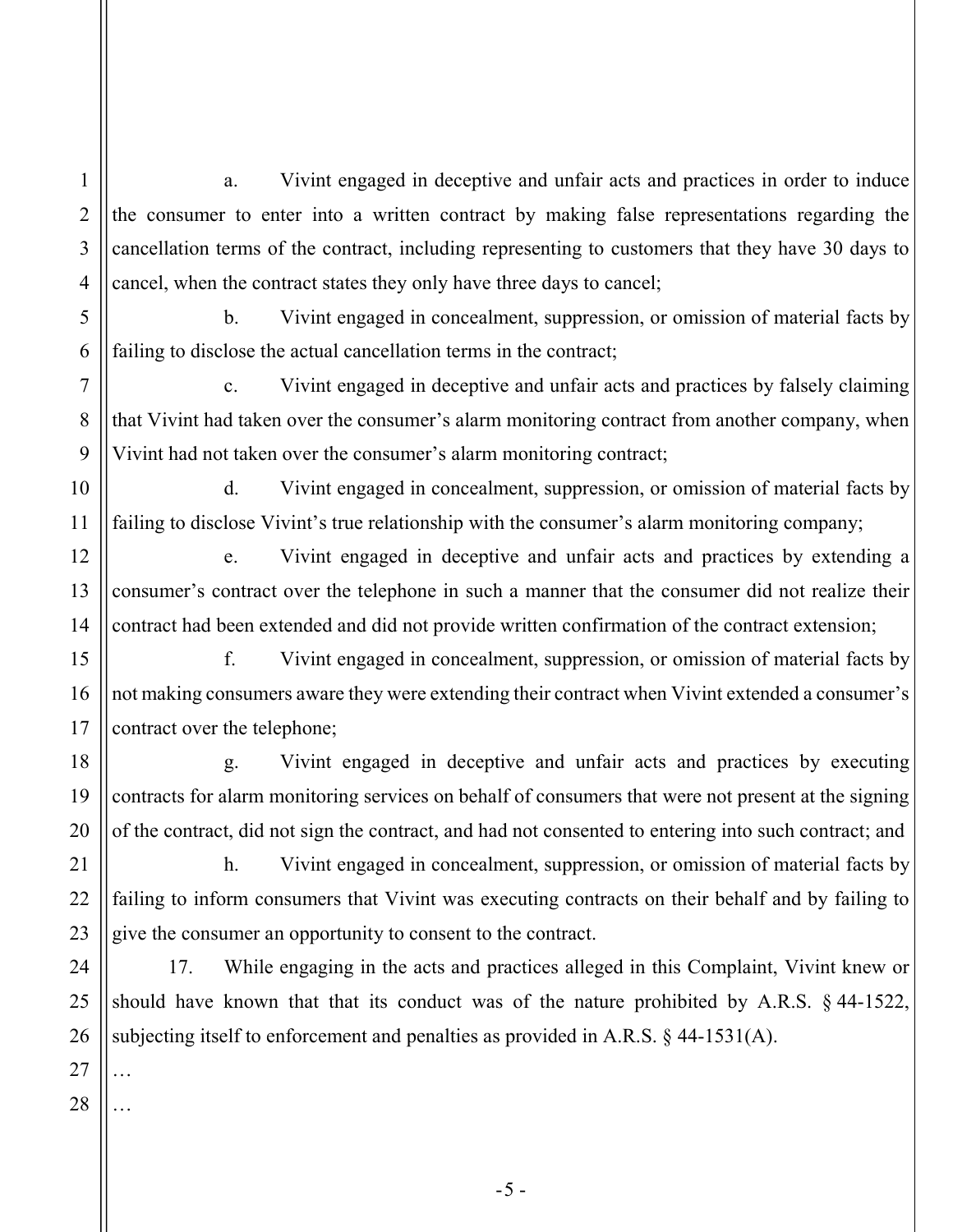1 2 18. With respect to the concealments, suppressions, or omissions of material fact described above, Vivint did so with intent that others rely on such concealments, suppressions, or omissions.

19. With respect to the unfair acts and practices described above, these acts and practices caused or were likely to cause substantial injuries to consumers that were not reasonably avoidable by consumers and were not outweighed by countervailing benefits to consumers or to competition.

# PRAYER FOR RELIEF

WHEREFORE, the State respectfully requests that the Court:

20. Pursuant to A.R.S.  $\S$  44-1528(A)(1), issue a permanent injunction in accordance with Ariz. R. Civ. P. 65(d)(1), enjoining and restraining (a) Vivint, (b) its officers, agents, servants, employees, attorneys, and (c) all persons in active concert or participation with anyone described in part (a) or (b) of this paragraph, directly or indirectly, from engaging in deceptive, misleading, or unfair acts or practices, or concealments, suppressions, or omissions, that violate the CFA, A.R.S. § 44-1522(A), including specific injunctive relief barring Vivint from engaging in the unlawful acts and practices set forth above.

21. Pursuant to A.R.S. § 44-1528(A)(2), order Vivint to restore to all persons in interest any monies or property, real or personal which may have been acquired by any means or any practice in this article declared to be unlawful.

22. Pursuant to A.R.S. § 44-1528(A)(3), order Vivint to disgorge all profits, gains, gross receipts, or other benefits obtained as a result of its unlawful acts alleged herein.

23. Pursuant to A.R.S. § 44-1531, order Vivint to pay to the State of Arizona a civil penalty of up to \$10,000 for each willful violation of A.R.S. § 44-1522.

24. Pursuant to A.R.S. § 44-1534, order Vivint to reimburse the State for its costs and attorneys' fees incurred in the investigation and prosecution of Vivint's activities alleged in this Complaint.

25. Pursuant to A.R.S. § 44-1201, require Vivint to pay pre-judgment and post-judgment interest to the State and all consumers.

…